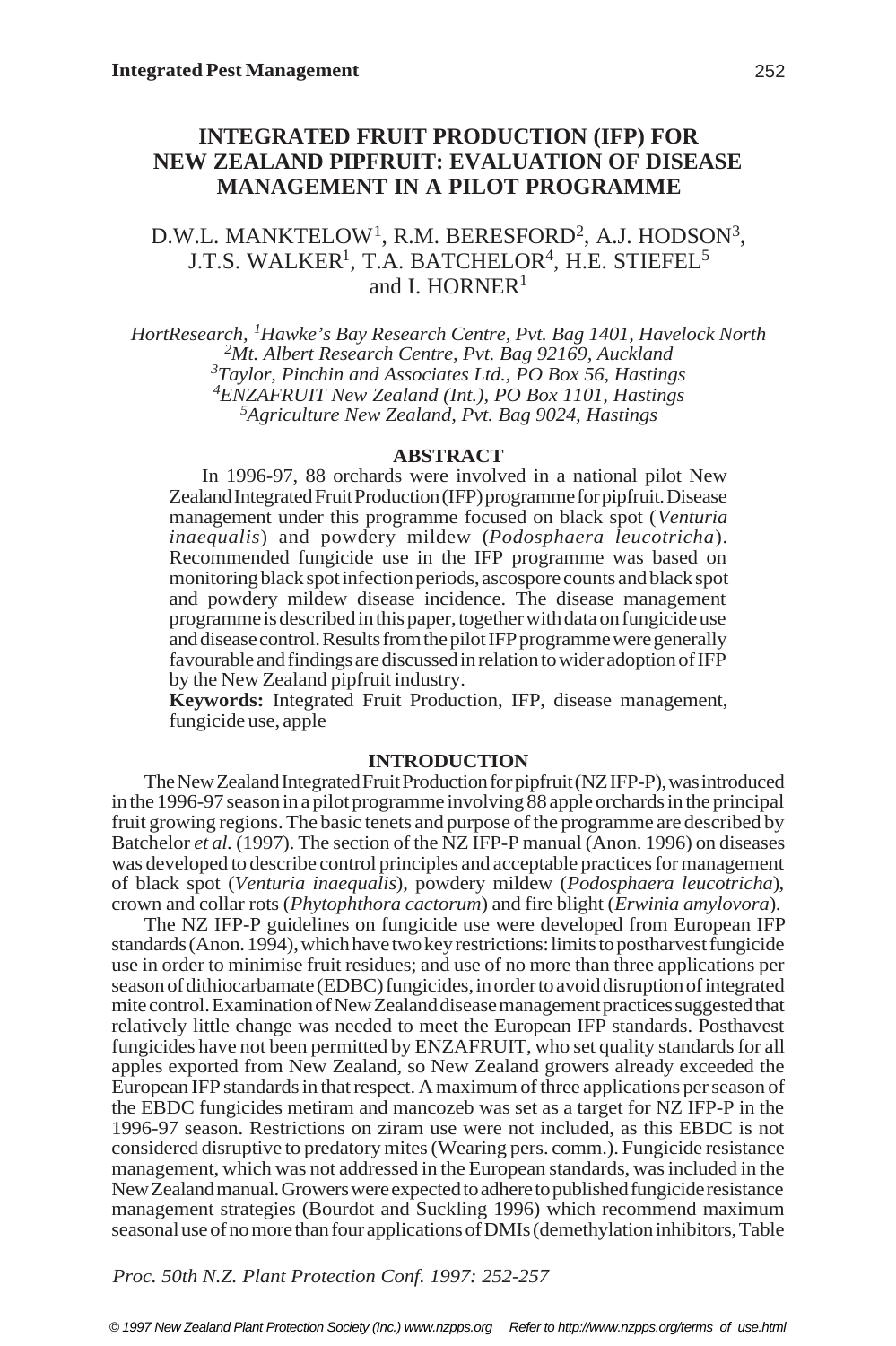3), six of dodine and two of streptomycin. In addition, growers were advised not to apply products at rates greater than those recommended on the label.

NZ IFP-P disease management recommendations integrated control measures for several diseases into a disease management system (Manktelow and Tate 1991). Use of fungicides, or any other management practice, was acceptable, provided it could be justified in terms of sustainable crop production, and met safety and marketing requirements.

This paper describes the management practices for black spot and powdery mildew control which were employed in the 1996-97 pilot programme, and compares fungicide use and disease levels under IFP with those under conventional production. Possible modifications to disease management under IFP in future seasons are also discussed.

### **METHODS**

Growers from 88 orchards voluntarily entered areas of at least 2ha into the pilot programme. These growers were provided with manuals and underwent two training sessions. The first session introduced growers to the manual and the principles of IFP, while the second included practical training in disease identification and sampling. Participating growers had access to additional advice and support through IFP discussion groups (Batchelor *et al.* 1997).

The strategy for black spot and powdery mildew control promoted in the manual was to prevent primary spring infections through a combination of protectant and curative fungicide use. Growers were advised to apply black spot fungicides over the peak ascospore release period, which was identified as a period 10 days either side of the main apple bloom period. For black spot it was also recommended that growers use data on monitored infection periods and ascospore release to aid decisions on use of curative fungicides.

Growers or their consultants were expected to sample for black spot and powdery mildew in November or December. The disease levels identified at that time provided an indication of the likely use of fungicide required for the rest of the season. Blocks with low disease levels (<0.1% incidence of black spot on leaves or fruit and <1% powdery mildew incidence on shoots) were considered at low risk of further increase in these diseases, allowing fungicide use to be substantially reduced in the latter part of the season.

Consultants undertook a black spot assessment at harvest to provide data for programme evaluation. This followed the protocol established for the November/ December sample, whereby 100 fruit and all leaves on five expansion shoots were assessed for black spot on each of 10 trees per variety block (*ca*. 1 ha). Powdery mildew was assessed as the incidence on extension shoots, with 10 shoots assessed from each of 10 trees per variety block. Data were collected from up to four varieties per property and approximately 300 cultivar blocks were examined nationally. Data from 146 Hawkes Bay IFP blocks (59 growers) are reported in this paper. Disease was also assessed on 20 reference apple blocks (from 9 IFP growers), where management followed conventional fruit production (CFP) methods.

All export apple growers must complete a Pest Control Record Book (PCRB) giving details of pesticide use. These records allowed analysis of fungicide use and grower compliance with IFP recommendations. All records were screened for completeness and any blocks with records of fewer than seven black spot fungicide products applied were excluded from the analysis (this was considered the minimum requirement to ensure commercially acceptable black spot control on the cultivars examined, implying that PCRBs with fewer records were incomplete for some reason). The analysis used approximately equal numbers of blocks from early (Gala strains, Cox and Fiesta) and late (Braeburn strains, Fuji and Granny Smith) season cultivar groups. PCRB data from all Hawkes Bay and Central Otago orchards were compared to examine the relationship between EBDC fungicide and miticide use.

## **RESULTS AND DISCUSSION**

Black spot and powdery mildew incidence at harvest were comparable in the IFP and CFP blocks (Table 1). Black spot incidence in Hawke's Bay in the 1996-97 season was unacceptably high on many orchards, as many growers failed to apply fungicides in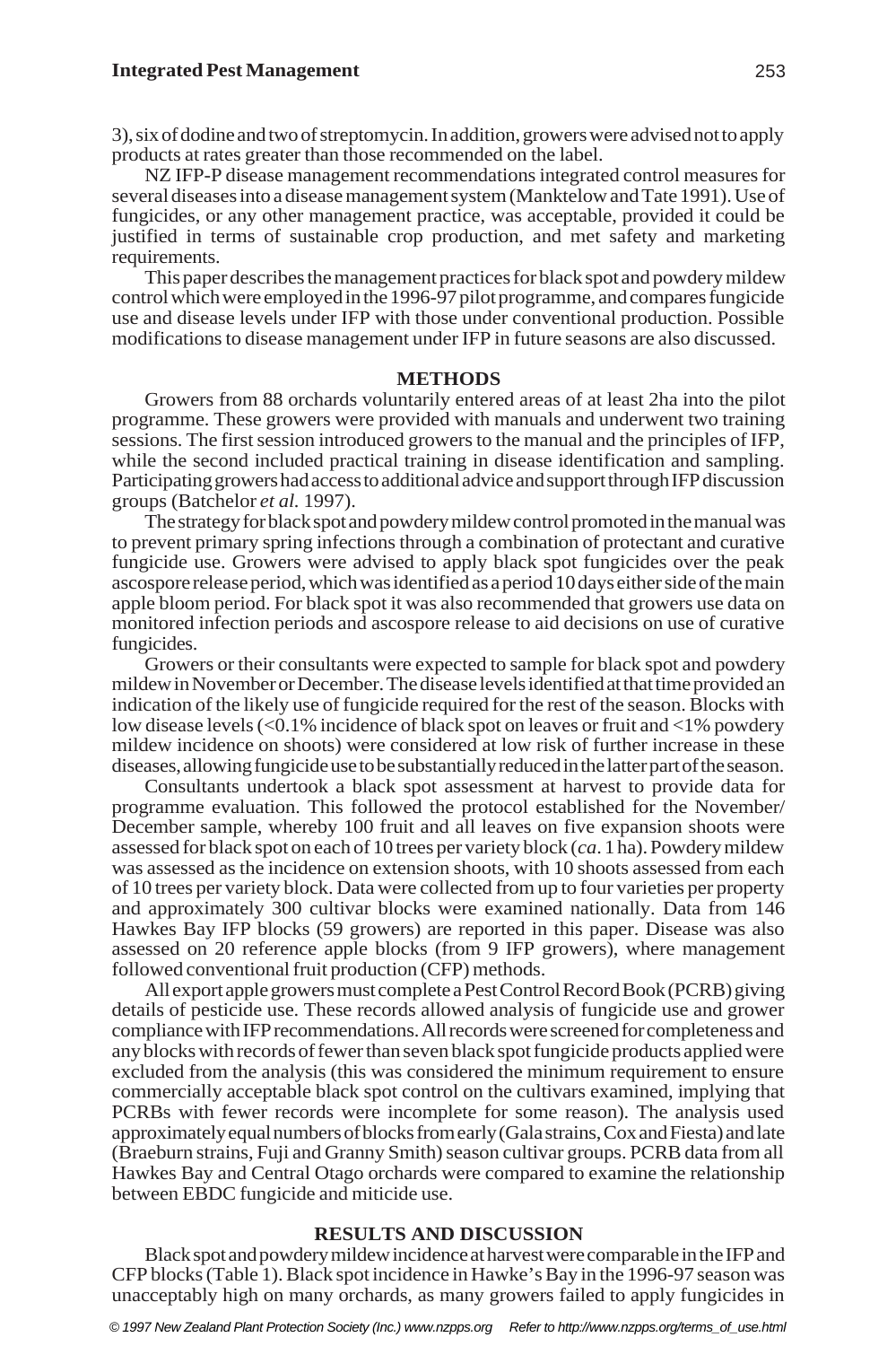response to unusual infection conditions experienced in late September which were coincident with high ascospore numbers (Beresford and Manktelow 1996). Detailed examination of 20 PCRBs from blocks with over 2% black spot on fruit showed that in 15 cases no fungicides were applied in the 27 day interval between 13 September and 10 October. This failure of the black spot control programme on some orchards could not be attributed directly to the IFP programme. Many growers appeared not to understand the black spot management strategy under IFP, which was to prevent primary infection and then, given low disease levels, to reduce black spot fungicide use closer to harvest. The importance of preventing primary infection will be addressed in future education for IFP growers.

|                          | $\sqrt{2}$ $\sqrt{2}$ |                             |              |        |  |  |
|--------------------------|-----------------------|-----------------------------|--------------|--------|--|--|
|                          |                       | Blocks with levels in range |              |        |  |  |
|                          | $< 0.1\%$             | $0.1 - 1.0\%$               | $1.0 - 2.0%$ | $>2\%$ |  |  |
| Black spot on fruit      |                       |                             |              |        |  |  |
| IFP                      | 41.8                  | 39.0                        | 8.2          | 11.0   |  |  |
| <b>CFP</b>               | 58.8                  | 29.4                        | $\Omega$     | 11.8   |  |  |
| Black spot on leaves     |                       |                             |              |        |  |  |
| <b>IFP</b>               | 74.0                  | 19.2                        | 3.4          | 3.4    |  |  |
| <b>CFP</b>               | 70.6                  | 17.6                        | 5.9          | 5.9    |  |  |
|                          | ${<}1\%$              | $1 - 5\%$                   | $>5\%$       |        |  |  |
| Powdery mildew on shoots |                       |                             |              |        |  |  |
| IFP                      | 3                     |                             | 80           |        |  |  |
| <b>CFP</b>               | $\Omega$              | 5                           | 90           |        |  |  |

#### **TABLE 1: Harvest black spot and powdery mildew levels on Hawke's Bay integrated fruit production (IFP) and conventional fruit production (CFP) blocks<sup>1</sup> .** \_\_\_\_\_\_\_\_\_\_\_\_\_\_\_\_\_\_\_\_\_\_\_\_\_\_\_\_\_\_\_\_\_\_\_\_\_\_\_\_\_\_\_\_\_\_\_\_\_\_\_\_\_\_\_\_\_\_\_\_\_\_\_\_\_

<sup>1</sup> Data were drawn from 146 IFP and 20 CFP blocks

Powdery mildew was assessed as the incidence of shoots affected by this disease. However disease severity (percentage leaf area affected) associated with high incidence of diseased shoots varied greatly, and the shoot incidence assessment appeared not to accurately reflect powdery mildew damage at high shoot incidence (Manktelow and Beresford unpubl. data). Guidelines for powdery mildew sampling and management will be reviewed for the 1997-98 manual, and will probably involve assessing powdery mildew on individual leaves, as occurs for black spot. The early season sample for powdery mildew may also be made earlier than December so that more fungicide options are available in response to monitored disease levels.

Analysis of grower PCRBs provided a measure of how well fungicide use recommendations in the IFP programme were followed. Comparison of PCRBs from IFP blocks with those from CFP blocks indicated that IFP blocks tended to use fewer metiram or mancozeb applications. A greater proportion of IFP than CFP blocks in each region complied with DMI fungicide resistance management use restrictions (Table 2). The situation for dodine was similar, except that in Hawke's Bay, fewer IFP than CFP blocks used six or fewer applications.

Restrictions on fungicide use in the 1996-97 season IFP programme were only recommendations, and are likely to remain so. The only mandatory pesticide use requirements specific to IFP will be a limit on the maximum number of pesticide use points accrued from all agrichemical use (Walker *et al.* 1997). The relatively low points assigned to fungicides makes it unlikely that this aspect will constrain fungicide use. Fungicide use has been observed to vary considerably between growers (Manktelow *et al.* 1995) and typically large variations were observed from the 1996-97 data (Table 3). It is anticipated that targeted education of high agrichemical users will bring about a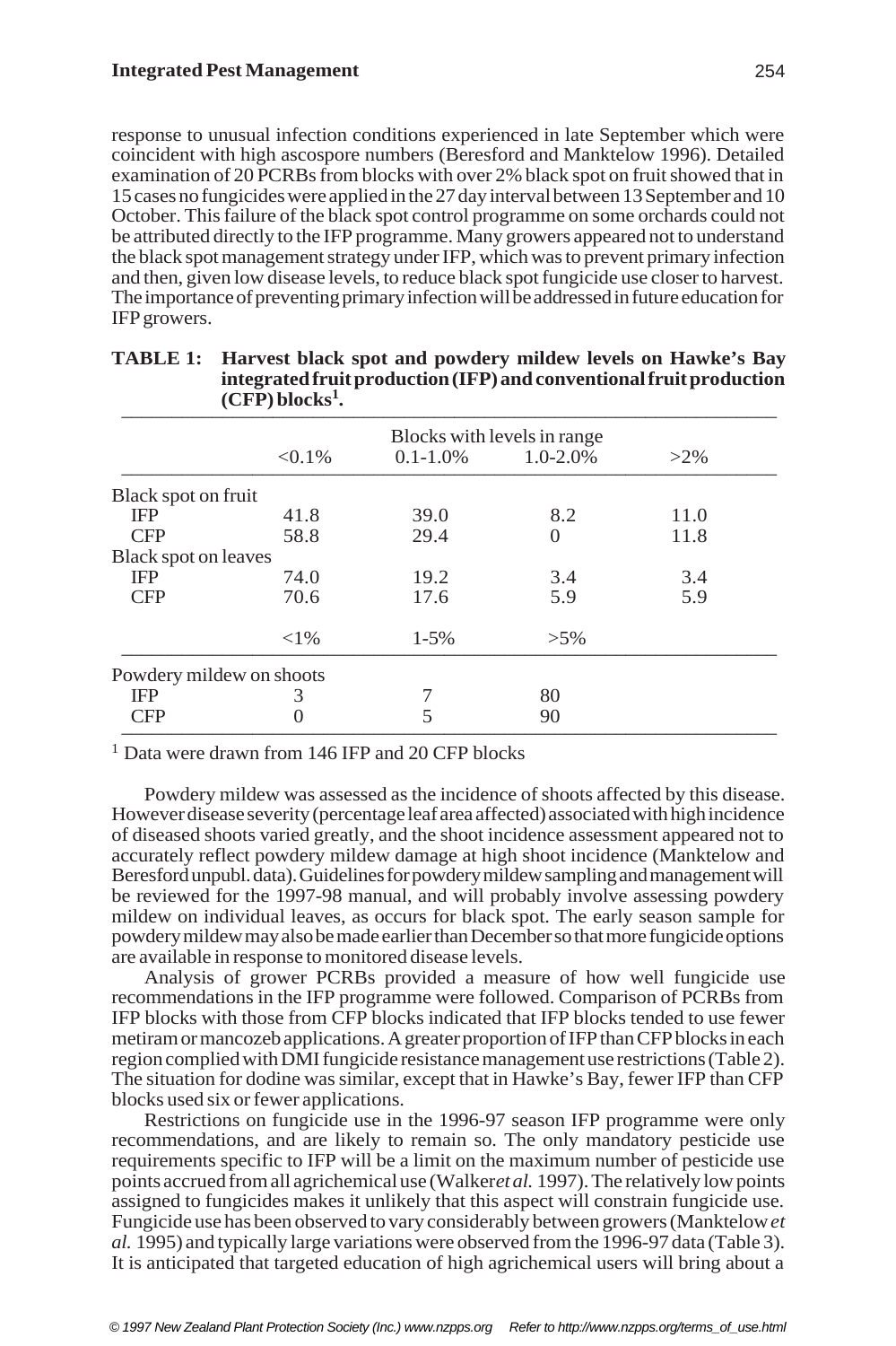| Fungicides        | Max. use<br>targeted | <b>IFP</b> blocks within<br>use target $(\% )$ |    |          | CFP blocks within<br>use target $(\%)$ |      |     |
|-------------------|----------------------|------------------------------------------------|----|----------|----------------------------------------|------|-----|
|                   | under IFP            | HR                                             | N  | $\Omega$ | $_{\rm HB}$                            | N    | O   |
| EBDC <sup>1</sup> | 3                    | 42                                             | 56 | 42       | 14                                     | 26   | 6   |
|                   | $(5)^2$              | 65                                             | 64 | 66       | 29                                     | 37   | 13  |
| DMIs <sup>3</sup> | 4                    | 91                                             | 75 | 66       | 83                                     | 50   | 58  |
|                   | $(6)^4$              | 100                                            | 90 | 68       | 87                                     | 81   | 80  |
| dodine            | 6                    | 62                                             | 88 | 87       | 70                                     | 75   | 72  |
| No. of blocks     |                      | 262                                            | 48 | 48       | 3718                                   | 1142 | 525 |

gradual reduction in agrichemical use, driven by associated cost savings.

# **TABLE 2: Regional analysis of CFP and IFP blocks meeting IFP fungicide use recommendations in Hawkes Bay (HB), Nelson (N) and Central Otago (O).** \_\_\_\_\_\_\_\_\_\_\_\_\_\_\_\_\_\_\_\_\_\_\_\_\_\_\_\_\_\_\_\_\_\_\_\_\_\_\_\_\_\_\_\_\_\_\_\_\_\_\_\_\_\_\_\_\_\_\_\_\_\_\_\_\_

 $<sup>1</sup>$  metiram and mancozeb. Restrictions relate to maintenance of integrated mite control</sup> <sup>2</sup> Proposed change

 $3$  cyproconazole, fenarimol, flusilazol, myclobutinal, penconazole, triforine, triadimefon 4 Maximum allowed previously

| <b>TABLE 3:</b> Numbers and range of fungicide products applied on Hawke's Bay<br>IFP $(n=262)$ and CFP $(n=3718)$ orchards. |
|------------------------------------------------------------------------------------------------------------------------------|
|                                                                                                                              |

| Fungicides                              | IFP<br>Mean<br>Lower<br>Upper<br>quartile quartile |    |    | Mean | <b>CFP</b><br>Lower<br>Upper<br>quartile quartile |    |  |
|-----------------------------------------|----------------------------------------------------|----|----|------|---------------------------------------------------|----|--|
| EBDCs <sup>1</sup>                      | 4.8                                                |    | h  | 8.0  |                                                   |    |  |
| <b>DMIs</b>                             | 2.8                                                |    |    | 2.9  |                                                   |    |  |
| Dodine                                  | 5.8                                                | 4  |    | 5.3  |                                                   |    |  |
| Black spot fungicides <sup>2</sup> 18.8 |                                                    | 15 | 22 | 20.5 |                                                   | 24 |  |

<sup>1</sup> metiram and mancozeb

2 DMIs (Table 2) excluding triadimefon; plus captan, dodine, dithianon, keroxysimmethyl, mancozeb, metiram, pyrimethanil, thiram, ziram

EBDC fungicides have been shown to disrupt integrated mite control programmes based on the predatory mite *Typhlodromus pyri*. Walker *et al.* (1989) reported significant and increasing disruption to mite control once spring use of metiram and mancozeb exceeded four applications. Analysis of the 1996-97 PCRBs yielded a relationship between metiram and mancozeb use and miticide use on the same blocks in Hawke's Bay and Central Otago (Table 4). Few growers who used five or fewer metiram or mancozeb fungicides applied miticides (10% in Hawkes Bay and 31% in Central Otago). Miticide use increased with increasing use of metiram or mancozeb in both districts (Table 4). Otago growers generally used more miticides, with 59% of all blocks treated compared with 16% of blocks in Hawkes Bay. These data suggest that the present IFP target of no more than three EBDC fungicides may be more restrictive than required to achieve acceptable IMC. A target of no more than five metiram or mancozeb applications has therefore been proposed for the 1997- 98 season.

# **TABLE 4: Metiram and mancozeb use on apple blocks in Hawke's Bay and** Otago, with corresponding miticide use.

Region Metiram + Growers using Blocks in four categories Number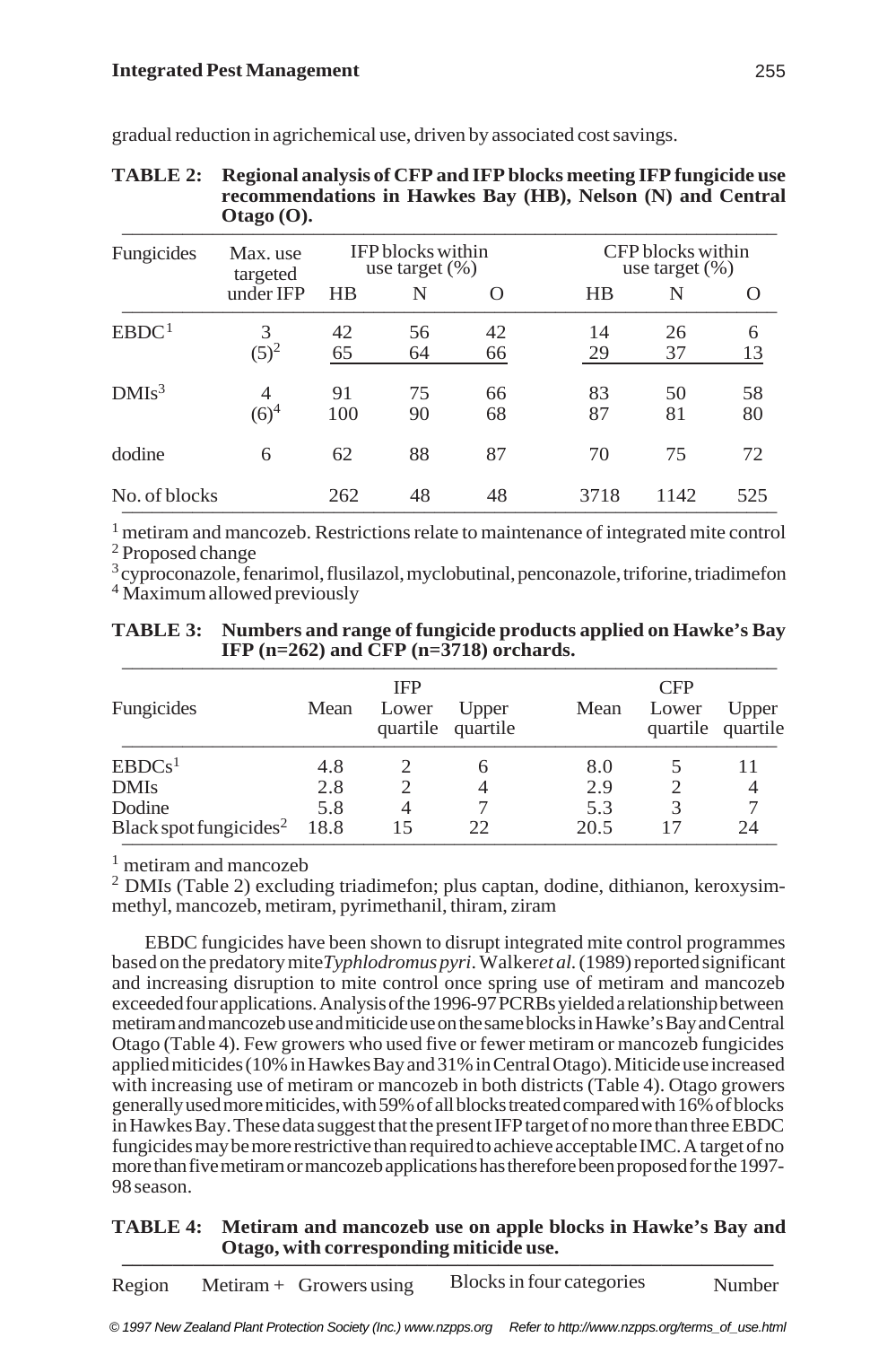|        | mancozeb     | miticides | of miticide use (%) |      |      |          | of     |
|--------|--------------|-----------|---------------------|------|------|----------|--------|
|        | applications | (% )      | $\Omega$            |      |      | 3        | blocks |
| Hawkes | <5           | 10        | 89.6                | 10.0 | 0.2  | $\Omega$ | 1701   |
| Bay    | $5 - 10$     | 16        | 85.2                | 14.1 | 0.7  |          | 2104   |
|        | >10          | 25        | 76.9                | 21.4 | 1.8  | $\theta$ | 1236   |
| Otago  | $<$ 5        | 31        | 68.6                | 22.9 | 8.6  | $\Omega$ | 140    |
|        | $5 - 10$     | 58        | 41.8                | 43.5 | 14.5 | 0.3      | 352    |
|        | >10          | 71        | 28.5                | 53.4 | 8.9  | 9.2      | 305    |

As fungicide use patterns for black spot and powdery mildew change under IFP, other diseases may assume greater importance. Summer rots, including *Glomerella*, *Botryosphaeria* and *Botrytis*, might emerge as disease problems in some districts if fungicide use is reduced between December and harvest under IFP. Future versions of the IFP manual should address the control of these diseases.

## **CONCLUSION**

Disease management practices under NZ IFP-P standards require only minor modifications in order to meet, and in some cases exceed, the equivalent European standards. However, the current European recommendation for use of no more than three EBDC fungicide applications per season could possibly be increased under New Zealand conditions without affecting IMC. Adoption of NZ IFP-P standards for disease management is not expected to compromise disease control nor increase the risk of fungicide resistance. Feedback on industry fungicide use through the IFP programme is expected to help achieve fungicide use reductions by current high users.

# **ACKNOWLEDGEMENTS**

The authors thank Vincent Bus, Chin Gouk and Nicola Park for contributions to the 1996-97 IFP diseases manual and all the growers and consultants who participated in the pilot programme.

### **REFERENCES**

- Anon., 1994. Guidelines for integrated production of pome fruits in Europe. IOBC Technical Guideline III. Second edition. 16pp.
- Anon., 1996. New Zealand Integrated Fruit Production Pipfruit. ENZA New Zealand (International) Ltd. Wellington, N.Z. 137pp.
- Beresford, R. and Manktelow, D., 1996. Assessing apple black spot infection risk from monitored weather data. *The Orchardist: Dec.*:17-20.
- Batchelor, T.A., Walker, J.T.S. and Manktelow, D.W.L., 1997. New Zealand Integrated Fruit Production - pipfruit: charting a new course. *Proc. 50th N.Z. Weed and Pest Control Conf:* (this volume).
- Bourdot, G.W. and Suckling, D.M., 1996. Pesticide Resistance: Prevention and Management. N.Z. Plant Protection Society Inc. 225pp.
- Manktelow, D.W.L. and Tate, K.G.T., 1991. Development of disease management systems (DMS) for Hawke's Bay pip and stone fruit production. *Proc. 44th N.Z. Weed and Pest Control Conf:* 216-219.
- Manktelow, D.W.L., Beresford, R.M., Batchelor, T.A. and Walker, J.T.S., 1995. Use patterns and economics of fungicides for disease control in New Zealand apples. *Intern. Conf. Integrated Fruit Prod. Acta Hort. 442:* 187-192.
- Walker, J.T.S., Hodson, A.J., Batchelor, T.A., Manktelow, D.W. and Tomkins, A.R., 1997. A pesticide rating system for monitoring agrichemical inputs in New Zealand horticulture. *Proc.* 50th N.Z. Weed and Pest Control Conf: (this volume).
- Walker, J.T.S., Wearing, C.H., Shaw, P.W., Charles, J.G. and Hayes, A.J., 1989. Investigating the effects of protectant fungicides on integrated mite control*.* II